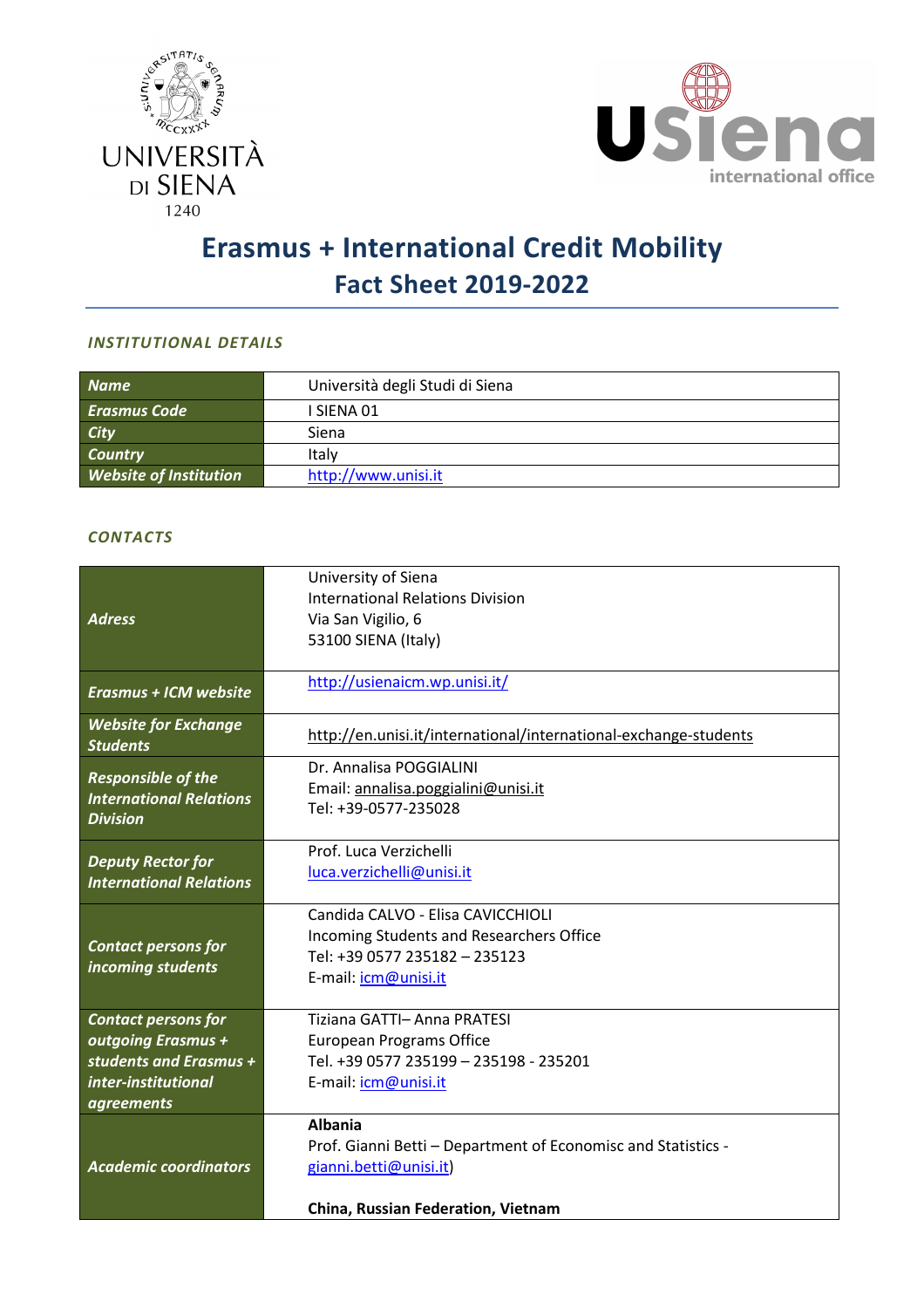| Prof. Maurizio Pompella - Department of Business and Law<br>(Maurizio.pompella@unisi.it)                                         |
|----------------------------------------------------------------------------------------------------------------------------------|
| <b>Ethiopia</b><br>Prof. Pier Lorenzo Fantozzi - Department of Physucal, Earth and<br>Evironment (pierlorenzo.fantozzi@unisi.it) |

#### *APPLICATION PROCEDURES FOR INCOMING STUDENTS*

| <b>Selection of students</b>       | The partner university is responsible for the selection of participants. The<br>sending HEI selects participants. The selection must be fair, transparent and well-<br>documented, and shall be made available to all parties involved in the selection<br>process.<br>Reference document: Erasmus+ International Credit Mobility - Handbook for<br>Participating Organisations Version 3.0, December 2018<br>http://www.erasmusplus.it/wp-content/uploads/2015/12/handbook-2019.pdf                                                                                                                                  |
|------------------------------------|-----------------------------------------------------------------------------------------------------------------------------------------------------------------------------------------------------------------------------------------------------------------------------------------------------------------------------------------------------------------------------------------------------------------------------------------------------------------------------------------------------------------------------------------------------------------------------------------------------------------------|
| <b>Nomination and</b><br>deadlines | The partner university sends a nomination letter to the Incoming Students and<br>Researchers Office of the University of Siena: icm@unisi.it with the following<br>data: Name, surname, email address, date of birth, study field and level of<br>studies<br>May 31st (for 1 <sup>st</sup> semester students)<br>October 31st (for 2 <sup>nd</sup> semester students)<br>Nomination letter template: http://usienaicm.wp.unisi.it/applications/incoming-<br>students/                                                                                                                                                 |
| <b>Acceptance</b>                  | For each candidate the following documents are requested:<br>- Transcript of record<br>- Updated CV<br>- Knowledge of English or Italian (depending of the learning language)<br>- Learning agreement (https://en.unisi.it/international/international-exchange-<br>students/learning-agreement-and-course-information)<br>-Motivation letter or short version of the research proposal in case of PhD<br>students (signed by the PhD student and the academic tutor)<br>The applications of incoming students will be evaluated by the UNISI academic<br>coordinator in collaboration with the International Office. |
| <b>Application Form</b>            | Once accepted, students will receive an access code to start the online<br>application form.<br>Description on how to complete the online application form:<br>https://en.unisi.it/international/international-exchange-students/prior-arrival                                                                                                                                                                                                                                                                                                                                                                        |
| <b>Application Deadline</b>        | July 15 <sup>th</sup> (for first semester students)<br>December 15 <sup>th</sup> (for second semester students)                                                                                                                                                                                                                                                                                                                                                                                                                                                                                                       |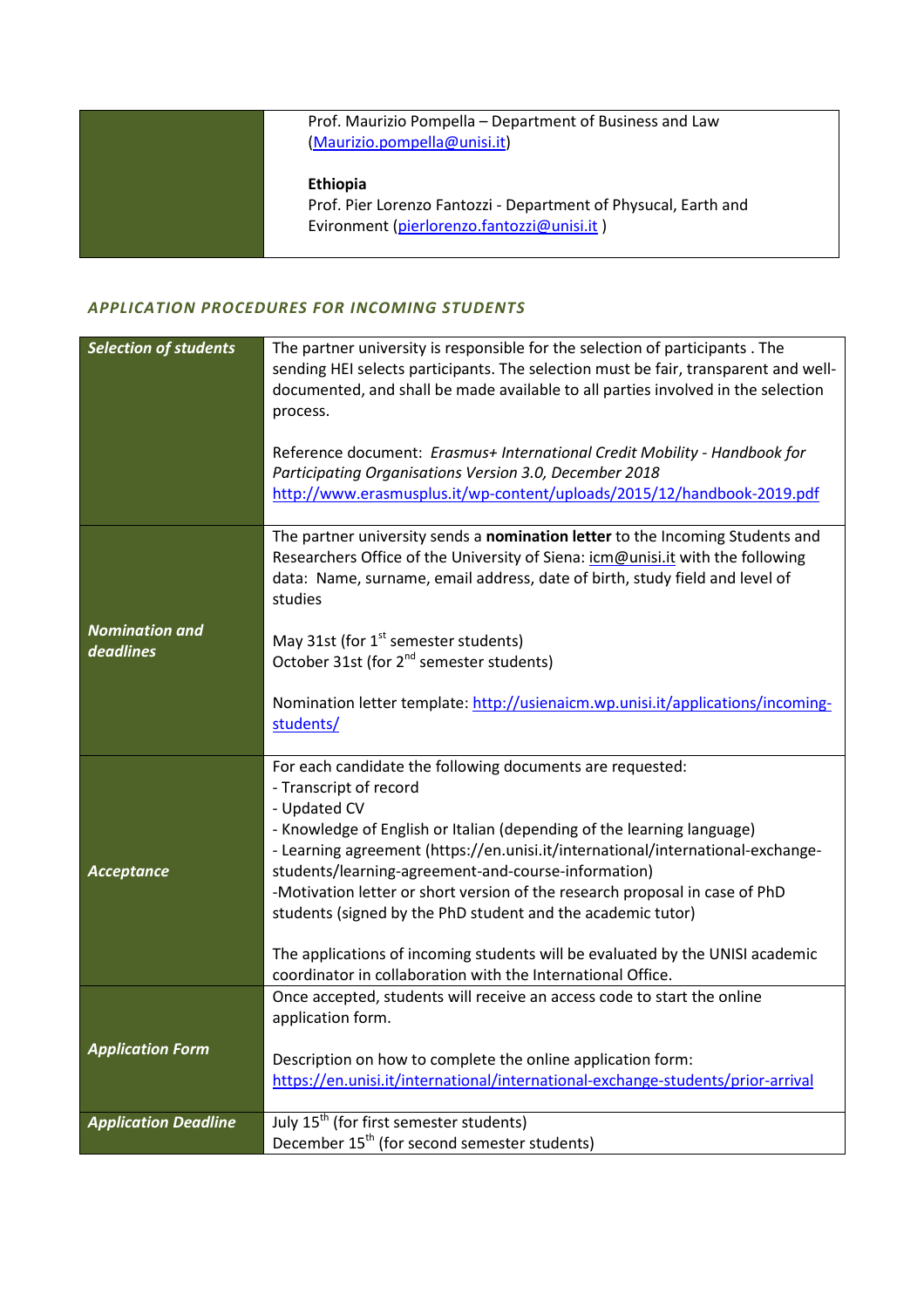| <b>UNISIPASS</b>      | During the application process students will receive by email their UNISIPASS: a<br>username and a password that allows them to login into the Virtual Office<br>(Segreteria online). |
|-----------------------|---------------------------------------------------------------------------------------------------------------------------------------------------------------------------------------|
|                       | This password has to be keep to have access to the UNISI digital services during<br>their mobility period.                                                                            |
| <b>Visa for Italy</b> | After submitting the application, the Incoming Mobility Office will send incoming<br>students an acceptance letter to apply for a study visa at the Italian consulate.                |
|                       | Further information about the Visa for Italy:<br>http://vistoperitalia.esteri.it/home/en                                                                                              |

## *ACADEMIC CALENDAR*

| Academic calendar<br>( <i>indicative</i> ) | Autumn term (1st semester)<br>Orientation session (welcome week): last week of September<br>Lecture period: October 1 <sup>st</sup> - January 20 <sup>th</sup><br>Examination period: January 21 <sup>st</sup> – February 28 <sup>th</sup><br>Spring term (2nd semester)<br>Orientation session (welcome week): Last week of February<br>Lecture period: March $1^{st}$ - June $15^{th}$<br>Examination period: June 16th - July 31st |
|--------------------------------------------|---------------------------------------------------------------------------------------------------------------------------------------------------------------------------------------------------------------------------------------------------------------------------------------------------------------------------------------------------------------------------------------------------------------------------------------|
|                                            | Each department has its own academic calendar, they can be found at the<br>departments' website (on the section "Didattica"):<br>http://www.unisi.it/strutture/dipartimenti                                                                                                                                                                                                                                                           |

### *TEACHING LANGUAGE*

| Language<br>requirement | I cycle (bachelor or "laurea") :<br>- B1 Italian (recommended)<br>-B1 English (recommended)<br>Il cycle (master or "laurea magistrale")<br>- B1 Italian (recommended)<br>- B1 English (recommended)<br>III cycle (PdD or "dottorato di ricerca":<br>- B1 Italian (recommended)                                       |
|-------------------------|----------------------------------------------------------------------------------------------------------------------------------------------------------------------------------------------------------------------------------------------------------------------------------------------------------------------|
|                         | - B1 English (recommended)                                                                                                                                                                                                                                                                                           |
| <b>Learning Italian</b> | Incoming Erasmus + ICM students wishing to improve their knowledge of Italian, can<br>take a free Italian language course<br>Language courses are held in two sessions:<br>1 <sup>st</sup> Semester<br>September (intensive language course of 80 hours)<br>October/November (extensive language course of 80 hours) |